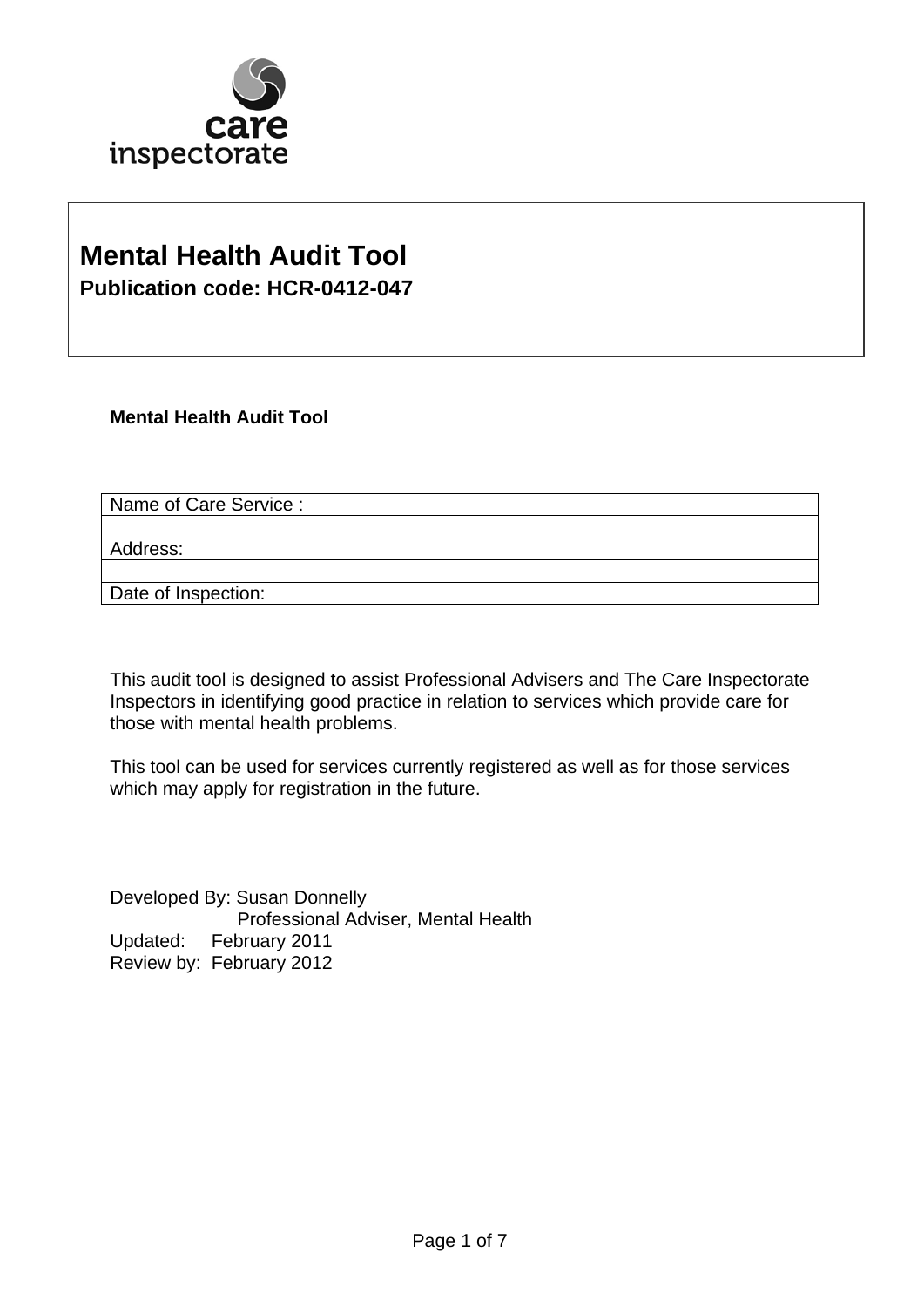### **1. Observation**

| <b>Criteria</b>                                                                                                                                                                                                                                            | <b>Examined</b> | <b>Not</b><br><b>Examined</b> | <b>Evidence gathered</b>                             |
|------------------------------------------------------------------------------------------------------------------------------------------------------------------------------------------------------------------------------------------------------------|-----------------|-------------------------------|------------------------------------------------------|
| A. Does the service have a<br>policy<br>regarding observation?                                                                                                                                                                                             |                 |                               |                                                      |
| Requirements:                                                                                                                                                                                                                                              |                 |                               |                                                      |
| • The policy should have been<br>revised with the last year.                                                                                                                                                                                               |                 |                               | Date of policy:                                      |
| • Does the document refer to the<br><b>CRAG</b> good practice statement<br>dated 2002?                                                                                                                                                                     |                 |                               | Reference:                                           |
| • Does the policy reflect Article 5<br>of the European Convention on<br>Human Rights?                                                                                                                                                                      |                 |                               | Article 5:                                           |
| Does the service have a<br>В.<br>procedure regarding the<br>observation of<br>residents/patients?                                                                                                                                                          |                 |                               |                                                      |
| Requirements:                                                                                                                                                                                                                                              |                 |                               |                                                      |
| • Has the procedure been<br>revised/updated within the last<br>year?<br>• Does the procedure clearly set<br>out levels of observation?                                                                                                                     |                 |                               | Date of procedure:<br>Number of levels<br>specified: |
| • Does the procedure clearly set<br>out the roles and<br>responsibilities of staff<br>undertaking observation?<br>• Does the procedure reflect<br>Millan's Ten Principles?<br>• Does the procedure detail the<br>record keeping aspects of<br>observation? |                 |                               | Roles:                                               |
| C. Has the service provided training<br>and/or updates for all staff based<br>on this policy?                                                                                                                                                              |                 |                               | Staff training records:                              |
| D. Have there been any incidents<br>and/or complaints associated<br>with the observation policy?                                                                                                                                                           |                 |                               | Incident record:<br>Complaints record:               |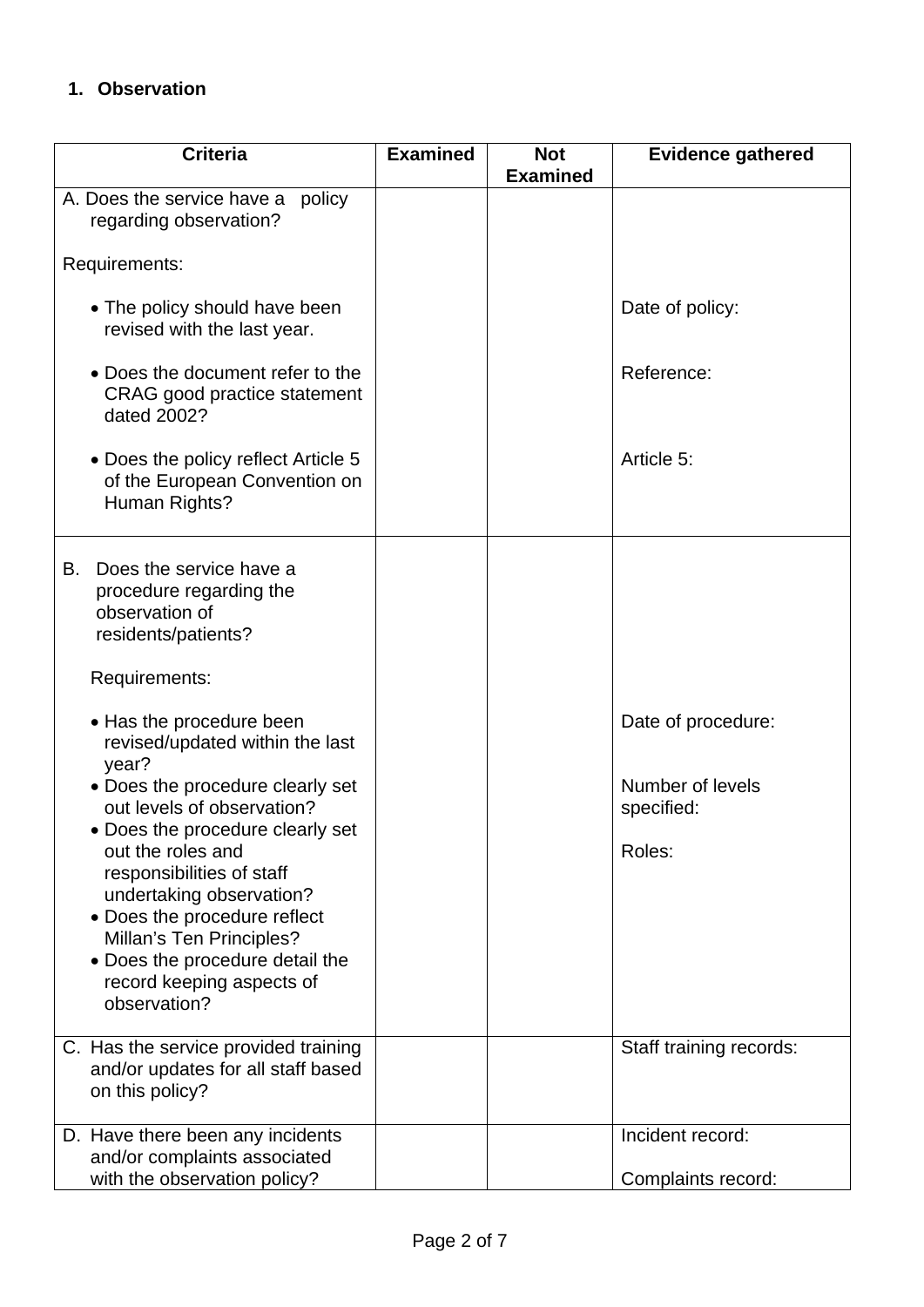| Comments:- |  |  |
|------------|--|--|
|            |  |  |
|            |  |  |
|            |  |  |

### **2. Risk Management**

| <b>Criteria</b>                                                                                                                                                                                  | <b>Examined</b> | <b>Not</b><br><b>Examined</b> | <b>Evidence gathered</b>                                                                                                                                                                                                |
|--------------------------------------------------------------------------------------------------------------------------------------------------------------------------------------------------|-----------------|-------------------------------|-------------------------------------------------------------------------------------------------------------------------------------------------------------------------------------------------------------------------|
| A. Does the service have a Risk<br><b>Management Committee?</b><br>How often does the<br>committee meet?<br>What guidance has the<br>committee given to staff with<br>regard to risk management? |                 |                               | Minutes/membership:                                                                                                                                                                                                     |
| B. Is there a clear remit for the<br>committee?                                                                                                                                                  |                 |                               | <b>Risk reduction</b><br>Audit of buildings<br>Training<br><b>Operational policies</b><br>Promote safe practice<br>Identifying high risk<br>Policy review following<br>changes in practice,<br>equipment, buildings etc |
| C. How often does the committee<br>meet?                                                                                                                                                         |                 |                               | Minutes:                                                                                                                                                                                                                |
| D. Are staff trained in risk<br>management?                                                                                                                                                      |                 |                               | Training records:                                                                                                                                                                                                       |
| E. Does the service use a Risk<br>Assessment checklist?                                                                                                                                          |                 |                               | Checklist:                                                                                                                                                                                                              |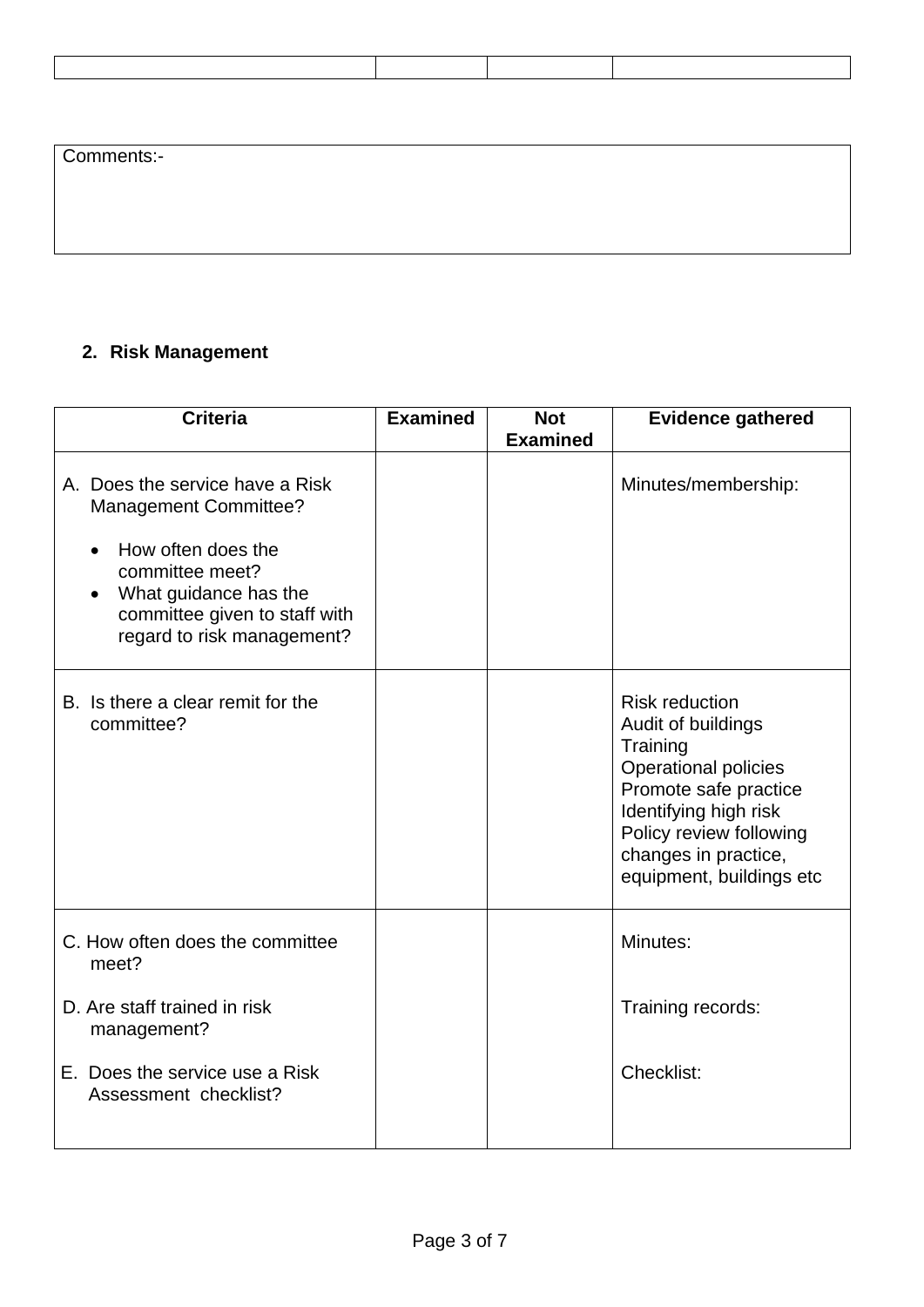### **3. Good Psychiatric Practice**

| <b>Criteria</b>                                                                                                                                                         | <b>Examined</b> | <b>Not</b><br><b>Examined</b> | <b>Evidence gathered</b> |
|-------------------------------------------------------------------------------------------------------------------------------------------------------------------------|-----------------|-------------------------------|--------------------------|
| A. Is a systematic approach used in<br>clinical record keeping (e.g.<br>assessment, planning,<br>implementation and evaluation)?                                        |                 |                               | Care records:            |
| B. Are notes legible and signed and<br>dated?                                                                                                                           |                 |                               | Care records:-           |
| C. Does the service have a clear<br>policy and procedure regarding the<br>safe storage of records/notes<br>including clear and concise<br>reference to confidentiality? |                 |                               | Policy and procedure:-   |
| D. Does the service have a policy<br>and procedure for dealing with<br>psychiatric and medical<br>emergencies?                                                          |                 |                               | Policy and procedure:-   |

Comments:

### **4. Mental Health Legislation**

| <b>Criteria</b>                   | <b>Examined</b> | <b>Not</b><br><b>Examined</b> | <b>Evidence gathered</b> |
|-----------------------------------|-----------------|-------------------------------|--------------------------|
| A. Does the service have an up to |                 |                               | Copy:                    |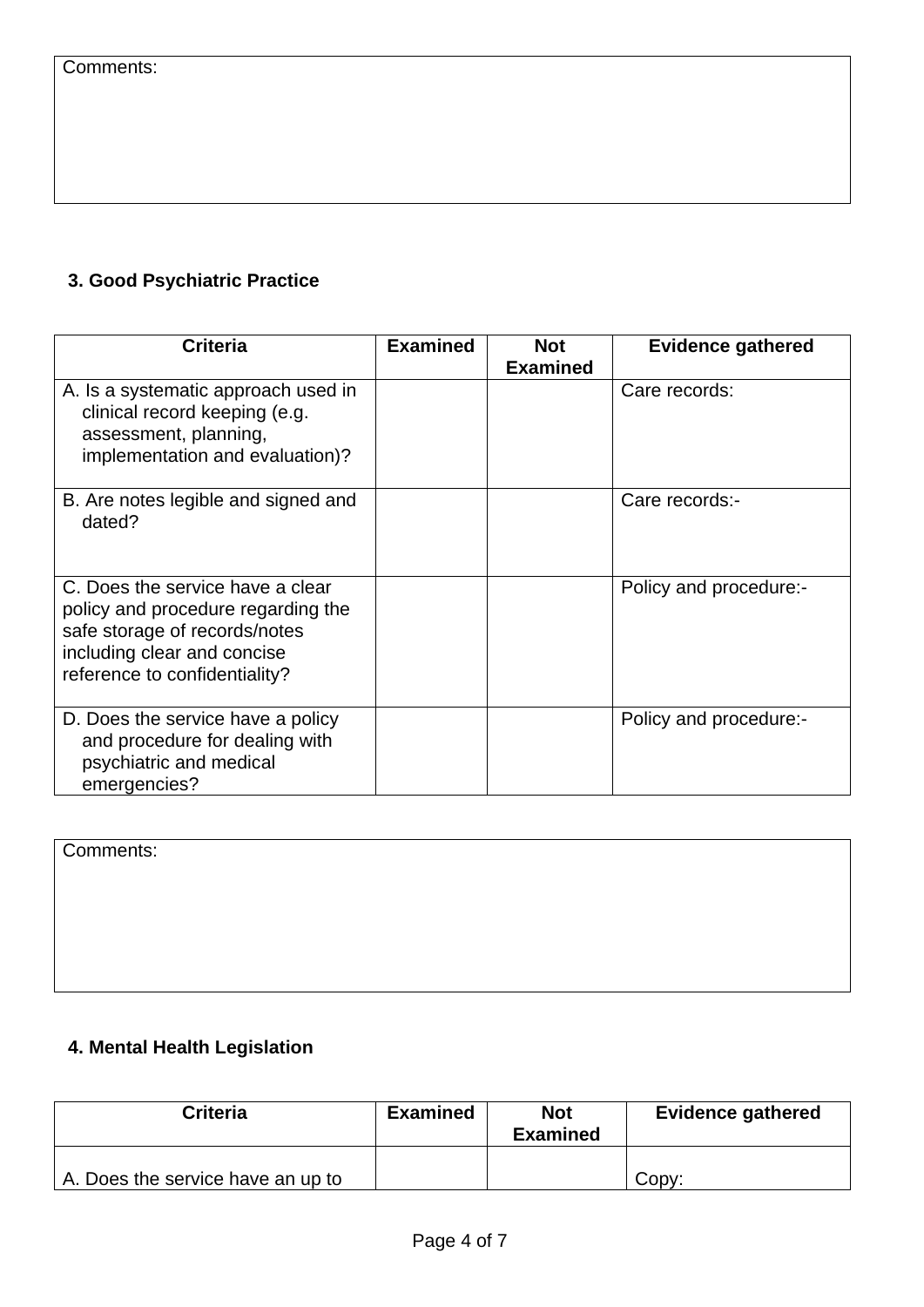| date copy of the Mental Health<br>Act?                                                                                           |  |                                          |
|----------------------------------------------------------------------------------------------------------------------------------|--|------------------------------------------|
| B. Are their policies and procedures<br>in place for staff related to the<br>Mental Health Act?                                  |  | Policy and procedure<br>manual:<br>Date: |
| C. Does this form part of the<br>induction programme for all new<br>staff?                                                       |  | Training<br>programme/plan:              |
| D. How many of the medical staff are<br>approved under Part V section 20<br>(1) (b) of the Mental Health<br>(Scotland) Act 1984? |  | Staff records:-                          |

Comments:

### **5. Clinical Governance**

| <b>Criteria</b>                                                                                   | <b>Examined</b> | <b>Not</b><br><b>Examined</b> | <b>Evidence gathered</b> |
|---------------------------------------------------------------------------------------------------|-----------------|-------------------------------|--------------------------|
| A. Is there a training and<br>development plan in place for all<br>staff?                         |                 |                               | Training plan:           |
|                                                                                                   |                 |                               | Staff records:-          |
| B. Do all staff hold relevant<br>qualifications/registration in<br>respect of the duties they are |                 |                               | Staff records:           |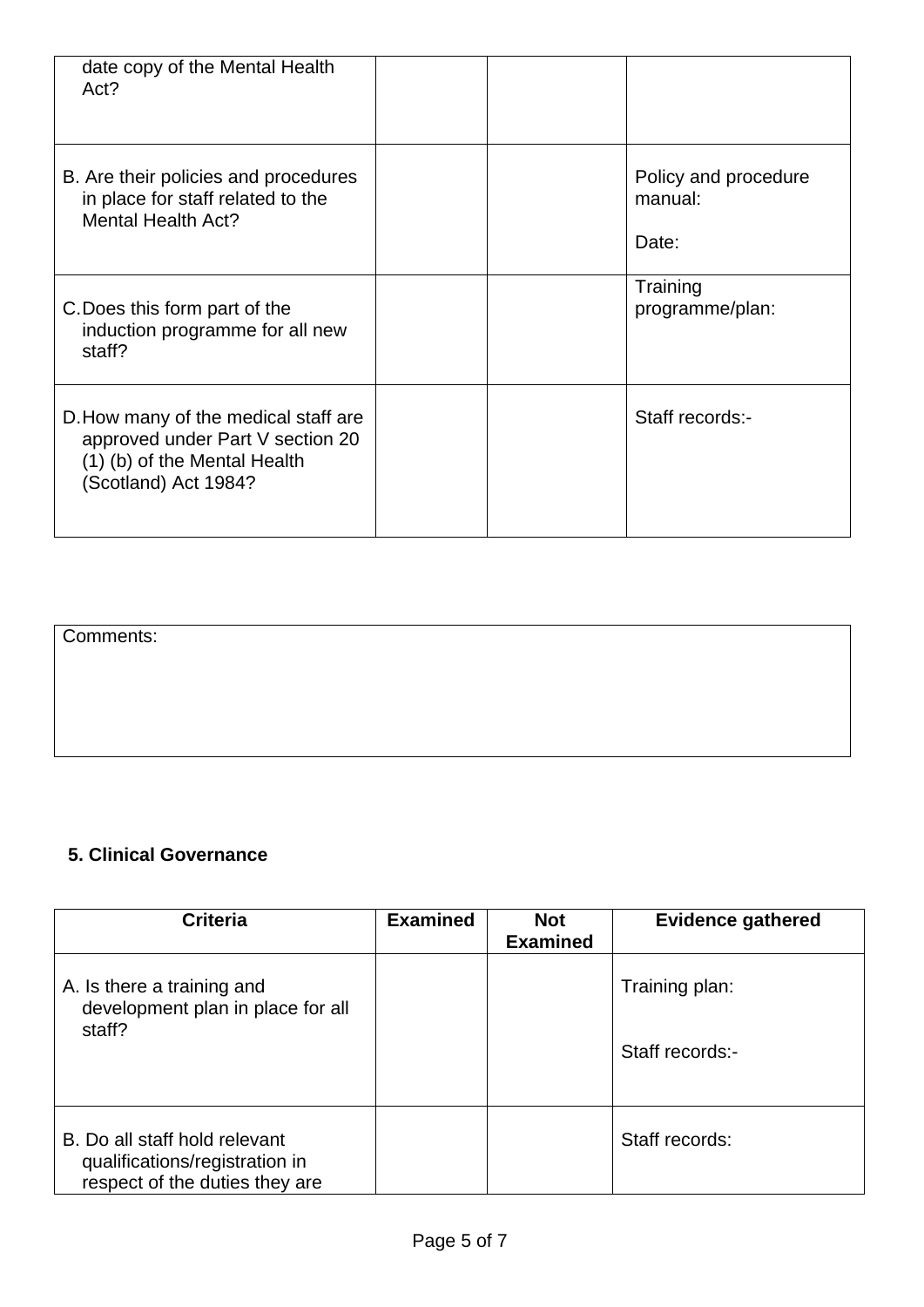| employed to perform?<br>(i.e. Behaviour therapy, Cognitive<br>therapy etc)                                                     |                                             |
|--------------------------------------------------------------------------------------------------------------------------------|---------------------------------------------|
| B. Is there a programme of clinical<br>audit?                                                                                  | Audits carried out/results<br>and outcomes: |
| C. Is there a system in place for<br>patients to comment on the quality<br>of care they experience while<br>using the service? | Surveys:<br>Outcomes and action:            |
| D. Is there a system of staff<br>supervision in place?                                                                         | Policy/procedure:<br>Staff interviews:      |

### Comments:

# **6. Advocacy**

| <b>Criteria</b>                                                                                         | <b>Examined</b> | <b>Not</b><br>examined | <b>Evidence Gathered</b>   |
|---------------------------------------------------------------------------------------------------------|-----------------|------------------------|----------------------------|
| A. Does the service have information<br>readily available relating to<br><b>Advocacy Services?</b>      |                 |                        | Information:               |
| B. Does the service have a clearly<br>defined policy and procedure with<br>regard to Advocacy Services? |                 |                        | Policy and procedure:      |
| C. Are patients afforded the right to<br>contact/meet with Advocacy<br>services in private?             |                 |                        | <b>Patient interviews:</b> |